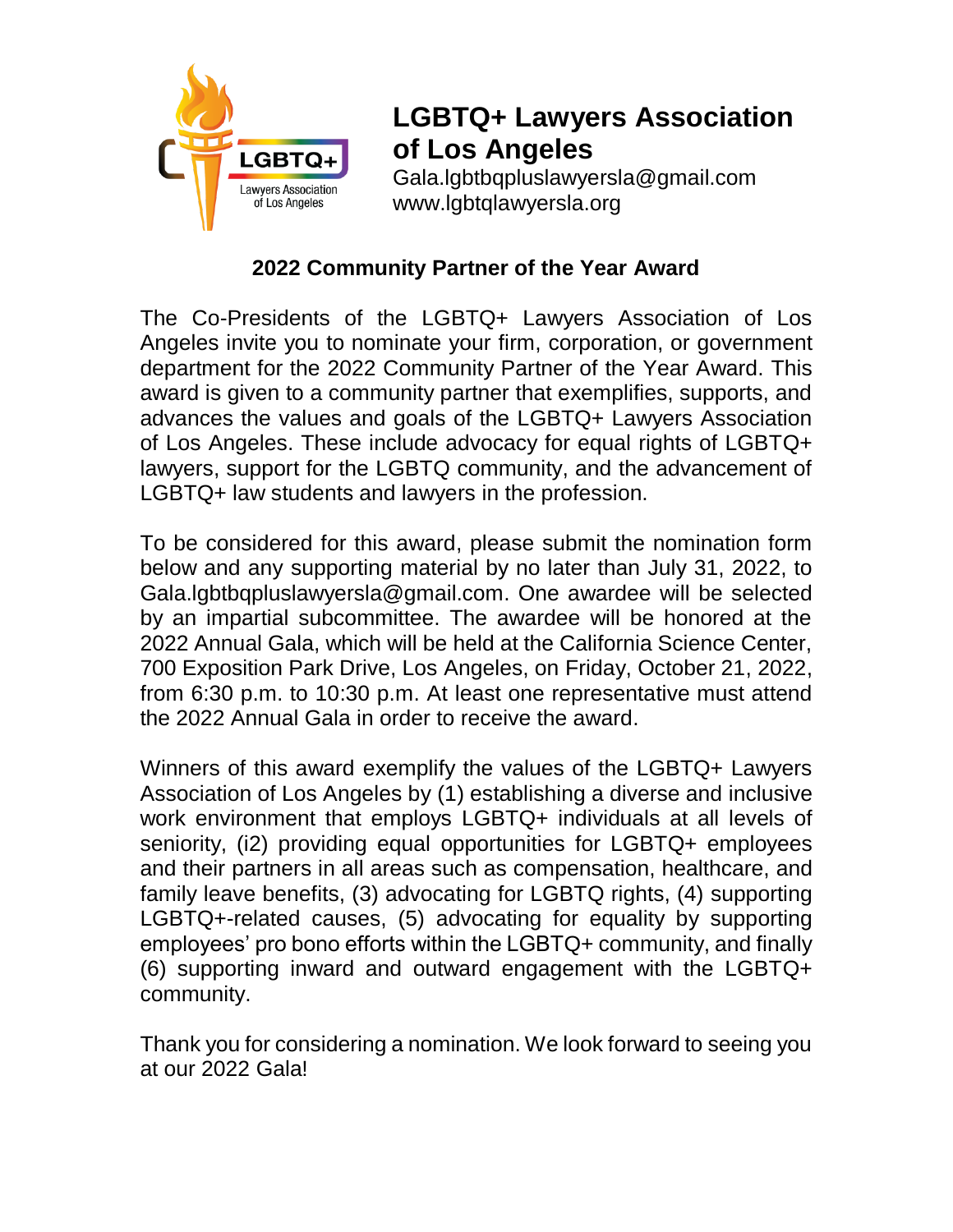

# **LGBTQ+ Lawyers Association of Los Angeles**

Gala.lgbtbqpluslawyersla@gmail.com www.lgbtqlawyersla.org

#### **2022 Community Partner of the Year Award NOMINATION FORM**

Name of Organization:

Type of Organization:

Address of Organization:

Name of Organization's Point of Contact:

Phone Number for Point of Contact:

Email for Point of Contact:

Number of Offices:

Approximate Number of Employees:

Approximate Number of LGBTQ+ Employees: